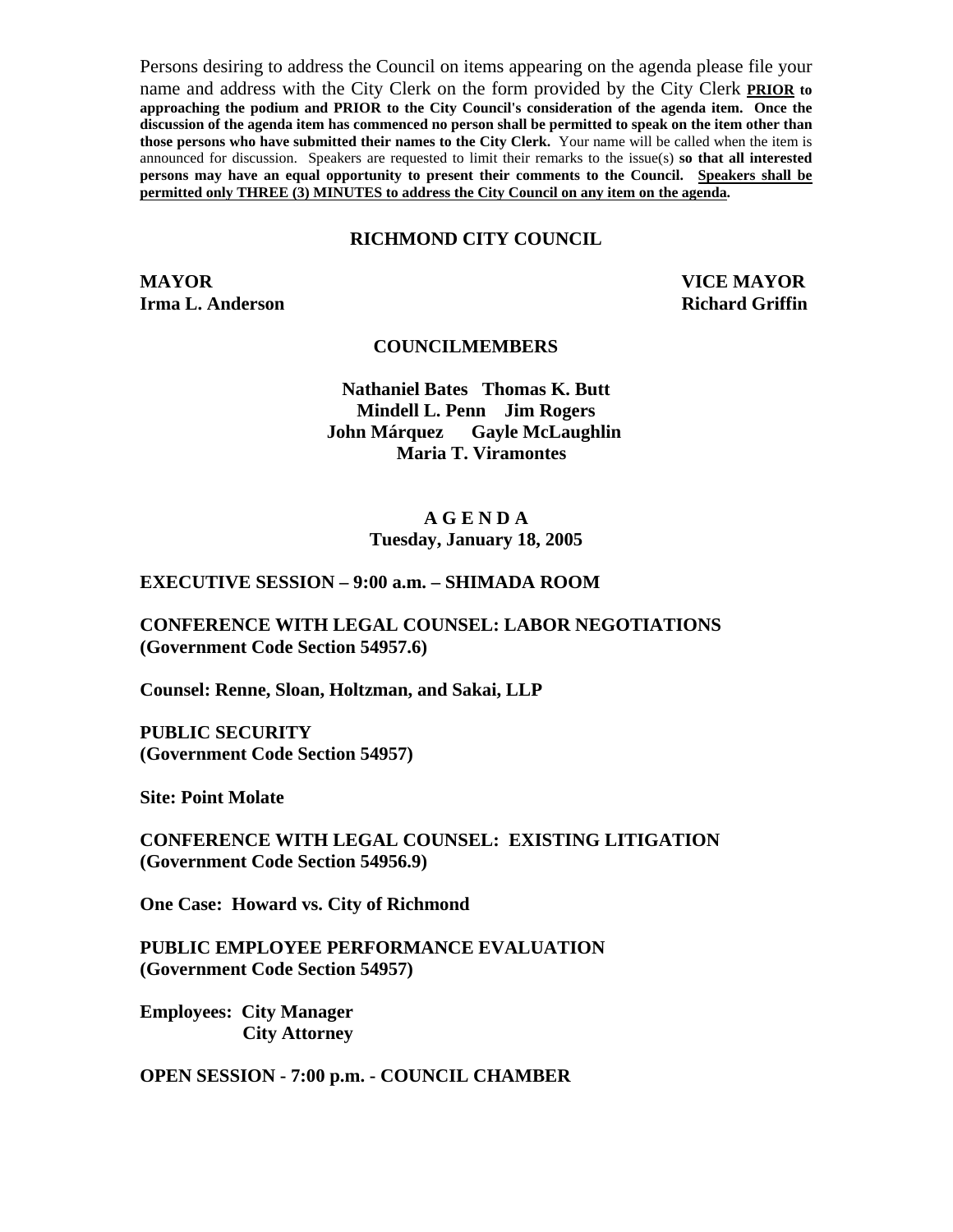## **A. ROLL CALL**

#### **B. COUNCILMEMBER'S CODE OF CONDUCT**

 **"I solemnly pledge to conduct all City matters fairly, responsibly and impartially; to carry out the business of the City in an orderly and efficient manner; to treat my colleagues, citizens, and City staff with dignity and respect; through debate, discussion, and dialogue instill public confidence and integrity in the process of City government; and to serve the citizens of Richmond to the best of my ability."** 

#### **C. APPROVAL OF MINUTES**

**C-1.** Regular meeting held January 4, 2005.

### **D. STATEMENT OF CONFLICT OF INTEREST**

### **E. AGENDA REVIEW**

## **F. REPORT FROM CITY ATTORNEY OF FINAL DECISIONS MADE AND NON-CONFIDENTIAL DISCUSSIONS HELD DURING EXECUTIVE SESSION.**

### **G. PRESENTATIONS, PROCLAMATIONS, AND COMMENDATIONS**

### **H. REPORTS OF STANDING COMMITTEES AND MAYOR**

- **H-1.** Public Safety and Public Services Standing Committee.
- **H-2.** Finance, Administrative Services, and Economic Development Standing Committee.
- **H-3.** Rules and Procedures Standing Committee.
- **H-4.** Report from the Mayor.

### **I. CONSENT CALENDAR**

 **Consent Calendar items are considered routine and will be enacted, approved or adopted by one motion unless a request for removal for discussion or explanation is received from the audience or the Council.** 

 **I-1. APPROVE** – a request for proposal to acquire an engineering firm for the Hilltop Landscape Maintenance Assessment District Annual Engineer's Report. Total amount of cost will not exceed \$15,000 – Parks and Landscaping (Sharon West 231-3076).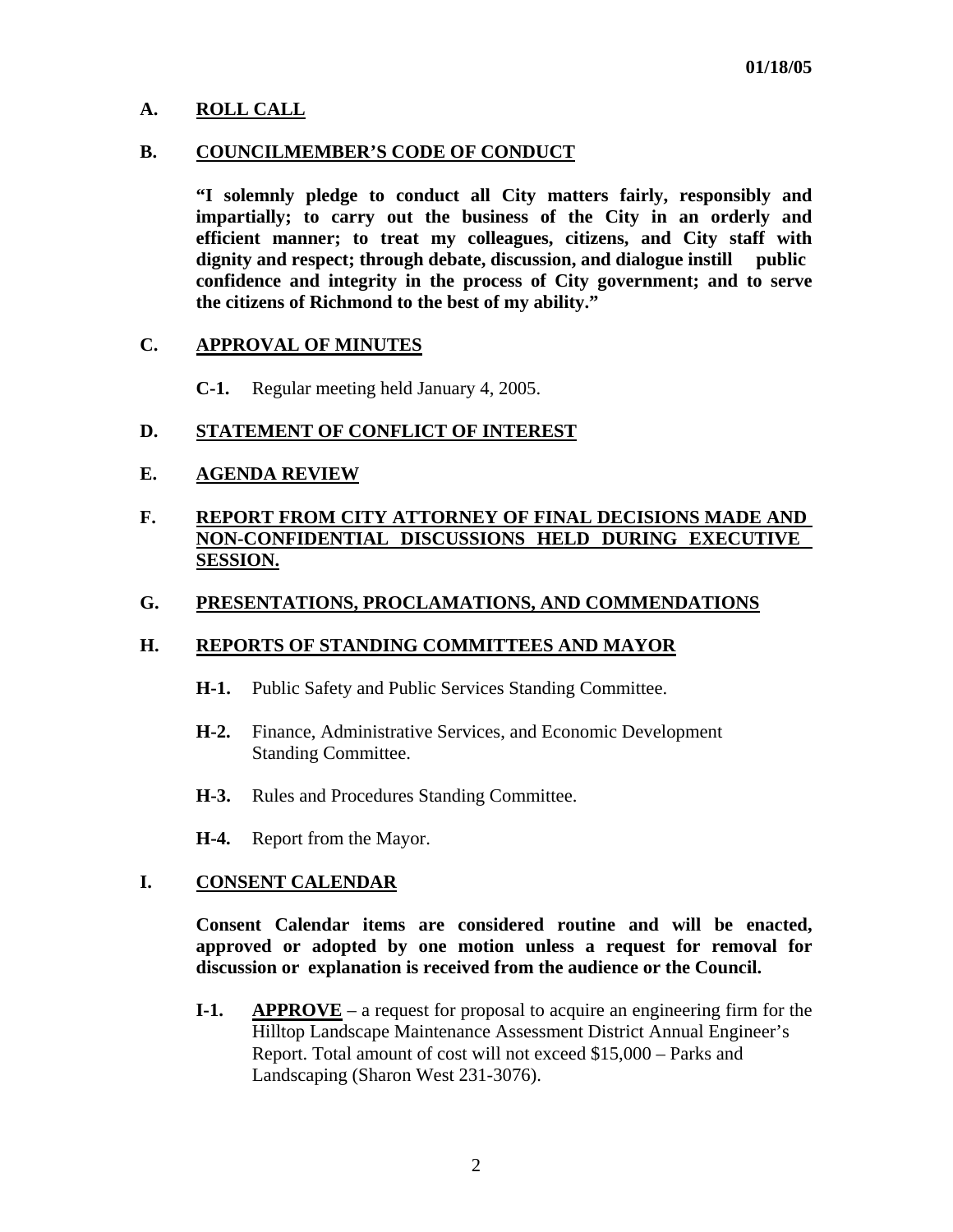- **I-2. APPROVE** an amendment to an agreement with Peter A. Kolf to extend support services to the Finance Department to prepare reports, policies, and procedures. Contract period is January 23, 2005, through May 1, 2005. Total amount of contract will not exceed \$35,254 – Finance (Pat Samsell 620-6946).
- **I-3.** APPROVE an agreement with Downtown Ford Sales for the purchase of 20 new police interceptor vehicles for the Police and Fire Departments. Total cost of the purchase is \$468,808.35 – Public Services (Jim Crain 231-3044).
- **I-4.** APPROVE an agreement with Honda of El Cerrito for the purchase of seven Honda Civic Hybrid sedans. Total amount of purchase is \$143,992.38– Public Services (Jim Crain 231-3044).
- **I-5. ACCEPT** a grant from the Fireman's Fund Insurance Company (FFIC) to upgrade auto extrication equipment in the Richmond Fire Department. Total amount of grant is \$40,970 – Fire (Michael Banks 307- 8041).
- **I-6. RESOLUTION** approving the transfer of the Economic Development Administration Grant for a Bioscience Incubator (EDA Grant Award No. 07-01-05187) to the City of Oakland and the Children's Hospital of Oakland – Community and Economic Development (Steve Duran 231- 3066).
- **I-7.** ORDINANCE amending Chapter 8.16 (Fire Prevention Code) of the Richmond Municipal Code setting forth additional regulations for the installation and responsible use of fire alarm systems and for assessment of service fees for excessive false fire alarm responses – **Second Reading**  Fire Department- (Don Perez 307-8042).
- **I-8. DENY** claims against the City of Richmond by: (1) Valerie Barrigan, (2) Martin Gottlieb, (3) Shannon McClough, and (4) Anita Booze – Risk Management (Steve Kochly 271-8811).

## **J. OPEN FORUM FOR PUBLIC COMMENT**

Anyone wishing to address the City Council must submit a request to the City Clerk prior to commencement of the item. **Each speaker will be limited to a Maximum of Two (2) Minutes. The Maximum Number of Requests will be limited to fifteen (15), and the total amount of time for Open Forum will be Thirty (30) Minutes. SPEAKERS MUST SPEAK ON ITEMS THAT ARE NOT ON THE AGENDA.** 

## **K. PUBLIC HEARINGS**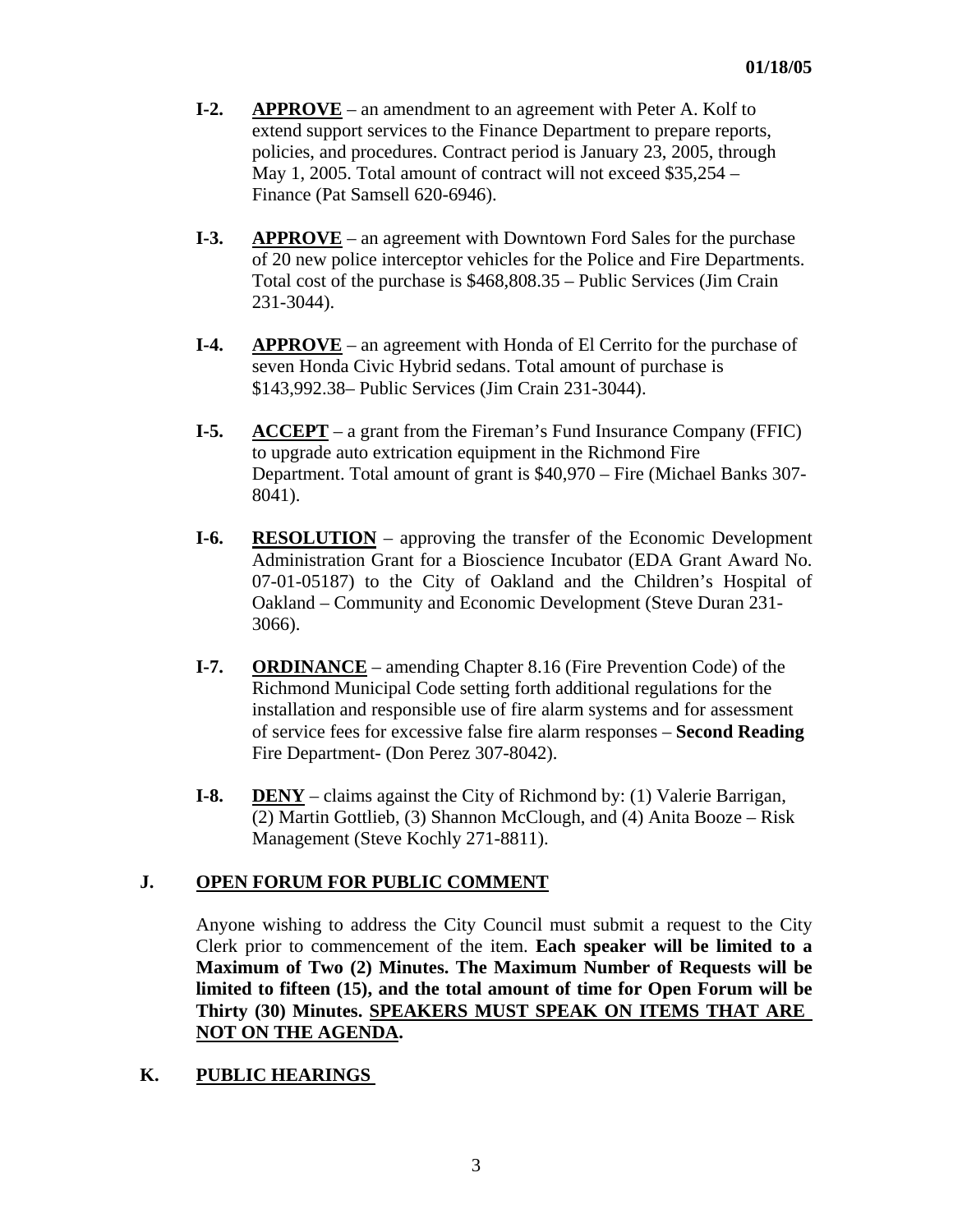## **L. AGREEMENTS**

- **L-1.** APPROVE a plan to purchase, license, install, and maintain the computer software and hardware needed to implement a new Budget Preparation and Reporting Module in the Finance Department as follows:
	- a. **APPRORIATE**: \$250,525 to the Information Technology Internal Service Fund for all expenditures.
	- b. **AUTHORIZE**: the Mayor to execute Licensing and Software Maintenance Agreements with TM1 in the amount of \$186,735.
	- c. **AUTHORIZE**: the Mayor to sign a Service Contract with Applied Analytix for implementation and training support in the amount of \$40,150.
	- d. **AUTHORIZE**: staff to research and recommend a vendor for the acquisition of computer hardware to support the Budget Preparation and Reporting Module for a cost of \$23,641.

## **M. RESOLUTIONS**

## **N. ORDINANCES**

 **N-1. ORDINANCE –** amending Chapter 12.22 of Article XII of the Richmond Municipal Code relating to Stormwater Management and Discharge Control within the City of Richmond – **First Reading** Public Services (Rich Davidson 620-6538).

# **O. COUNCIL AS WHOLE**

- **O-1.** Staff report regarding closing out the Richmond Parkway Project Councilmember Butt (236-7435).
- **O-2.** Consider approving the proposed schedule, budget, scope of work, spending plan, and Request for Proposal (RFP) for the General Plan Update – Planning (Barry Cromartie 620-6706).
- **O-3.** Report and recommendation regarding proposed ordinance to add Chapter Chapter 13.57 to the Richmond Municipal Code pertaining to Neighborhood Improvement and Community Enhancement Districts (N.I.C.E) **–** City Manager's Office (Jay Corey 620-6511).

# **P. CALL FOR BIDS AND PROPOSALS**

## **Q. COMMUNICATIONS**